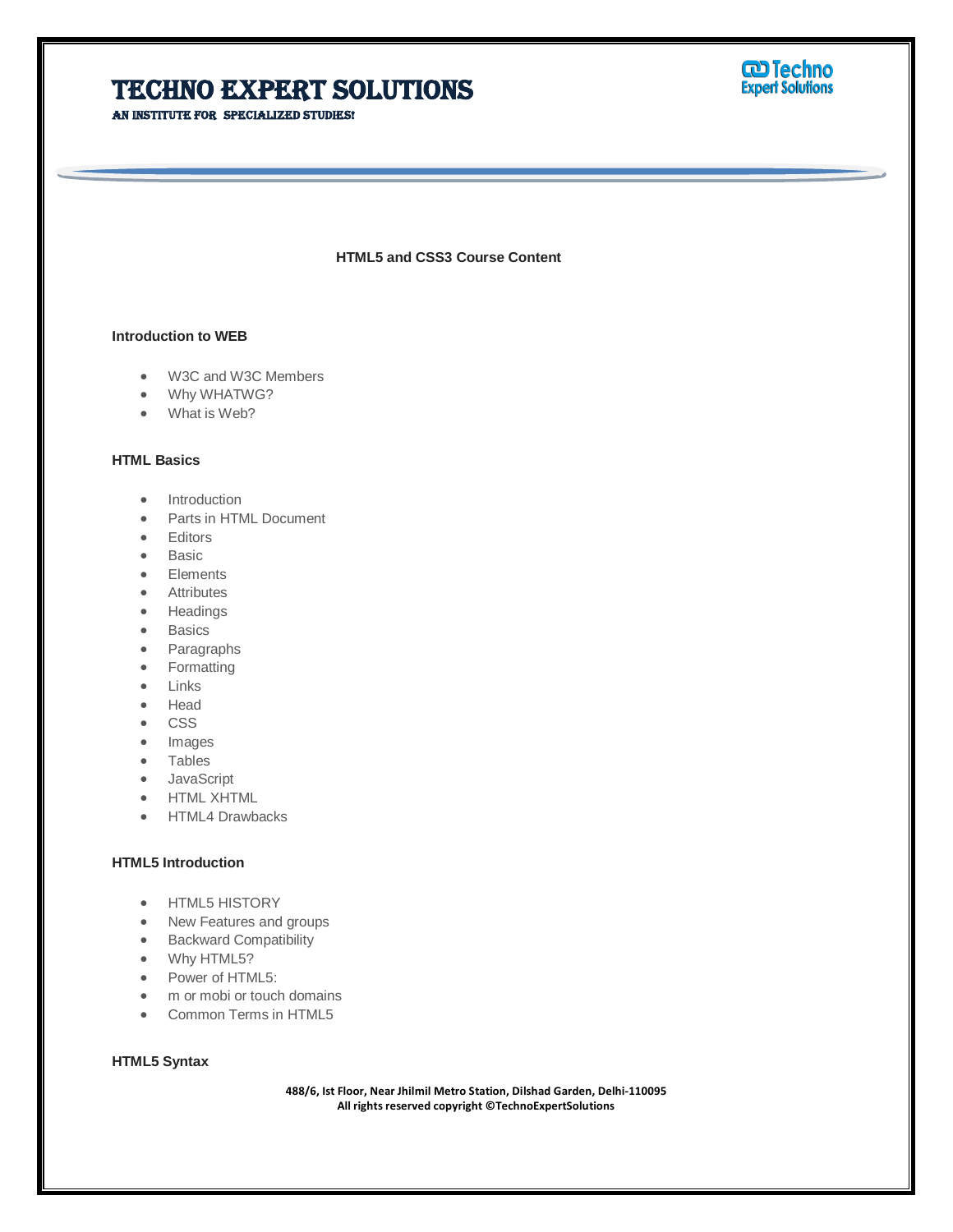An institute for specialized studies!



- The DOCTYPE:
- Character Encoding:

#### **Obsolete Elements/Deprecated Elements**

- $\bullet$  <acronym>
- <applet>
- <basefont>
- $\bullet$  <br/> <br/> <br/> <br/> <br/> <br/> <br/> <br/> <br/> <br/> <br/> <br/> <br/> <br/> <br/> <br/> <br/> <br/> <br/> <br/> <br/> <br/> <br/> <br/> $\bullet$
- <center>
- $\bullet$  <dir>
- $\bullet$  <font>
- <frame>
- <frameset>
- <isindex>
- <noframes>
- $\bullet \quad$
- <strike>
- $<$ tt $>$
- $\bullet \quad <$ u $>$
- <xmp>

#### **HTML5 New Elements**

- New Semantic/Structural Elements
- <article>
- $\bullet$  <aside>
- $\bullet$   $\n**old**$
- <command>
- < details>
- <dialog>
- <summary>
- <figure>
- <figcaption>
- <footer>
- <header>
- •</mark> <mark>
- $\bullet$  <meter>
- $\bullet$  <nav>
- <progress>
- $\bullet$  <ruby>
- $\bullet$  <rt>
- $<$ r $p$  $>$
- <section>

**488/6, Ist Floor, Near Jhilmil Metro Station, Dilshad Garden, Delhi-110095 All rights reserved copyright ©TechnoExpertSolutions**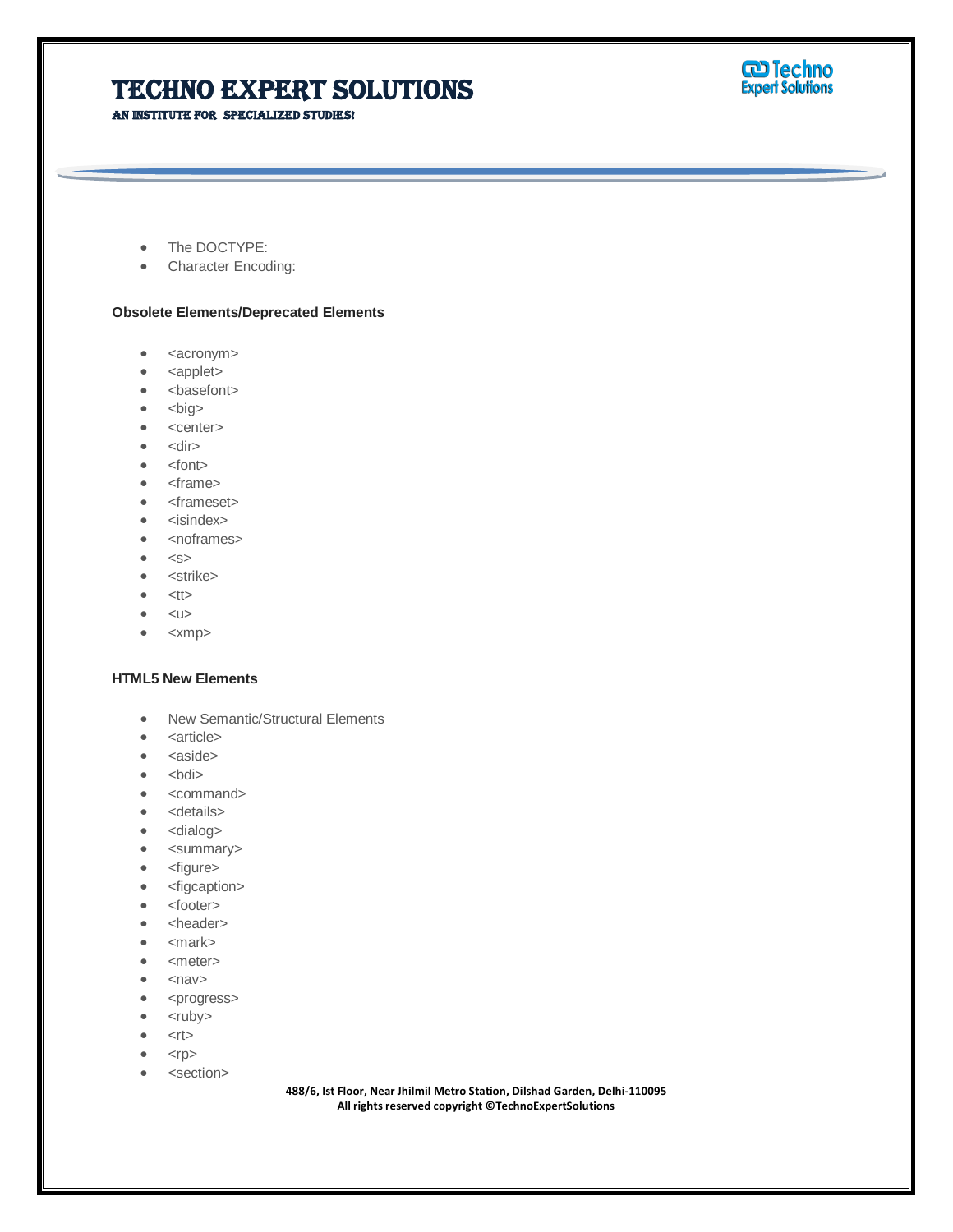AN INSTITUTE FOR SPECIALIZED STUDIES!



- <time>
- <wbr>

#### **HTML5 Canvas**

- What is Canvas?
- Create a Canvas
- Canvas Coordinates
- Canvas Paths
- Canvas Text
- Canvas Gradients
- Canvas Images

#### **HTML5 SVG**

- What is SVG?
- SVG Advantages
- Differences Between SVG and Canvas
- Comparison of Canvas and SVG

#### **HTML5 Drag/Drop**

- Introduction
- Make an Element Draggable
- What to Drag?Where to Drop?

### **HTML5 Geo location**

- Introduction
- Locate the User's Position+
- **•** Handling Errors and Rejections
- The getCurrentPosition()
- **•** Geolocation object

#### **HTML5 Video**

- Introduction
- Video on the Web
- How It Works?
- Video Formats and Browser Support
- HTML5 Video Tags

**488/6, Ist Floor, Near Jhilmil Metro Station, Dilshad Garden, Delhi-110095 All rights reserved copyright ©TechnoExpertSolutions**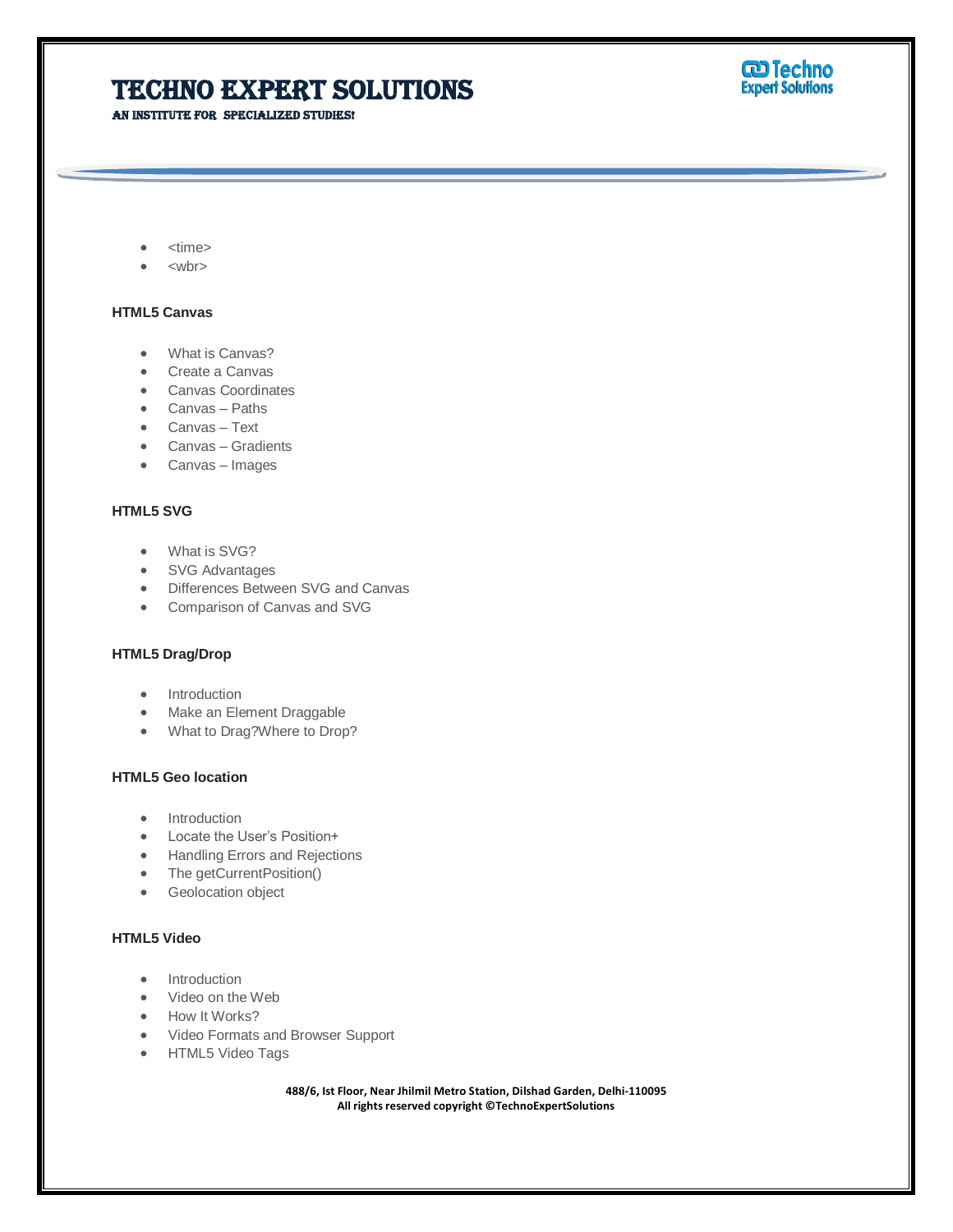An institute for specialized studies!



#### **HTML5 Audio**

- Introduction
- Audio on the Web
- How It Works?
- Audio Formats and Browser Support
- HTML5 Audio Tags

#### **HTML5 Input Types**

- Introduction
- color
- date
- datetime
- datetime-local
- email
- month
- number
- range
- search
- $\bullet$  tel
- time
- url
- week

#### **HTML5 Form Elements**

- <datalist>
- <keygen>
- $\bullet$  <output>

#### **HTML5 Form Attributes**

- New attributes for <form> and <input>New attributes for <form>:
- autocomplete
- novalidate

#### **New attributes for <input>**

- autocomplete
- autofocus
- form, formaction

**488/6, Ist Floor, Near Jhilmil Metro Station, Dilshad Garden, Delhi-110095 All rights reserved copyright ©TechnoExpertSolutions**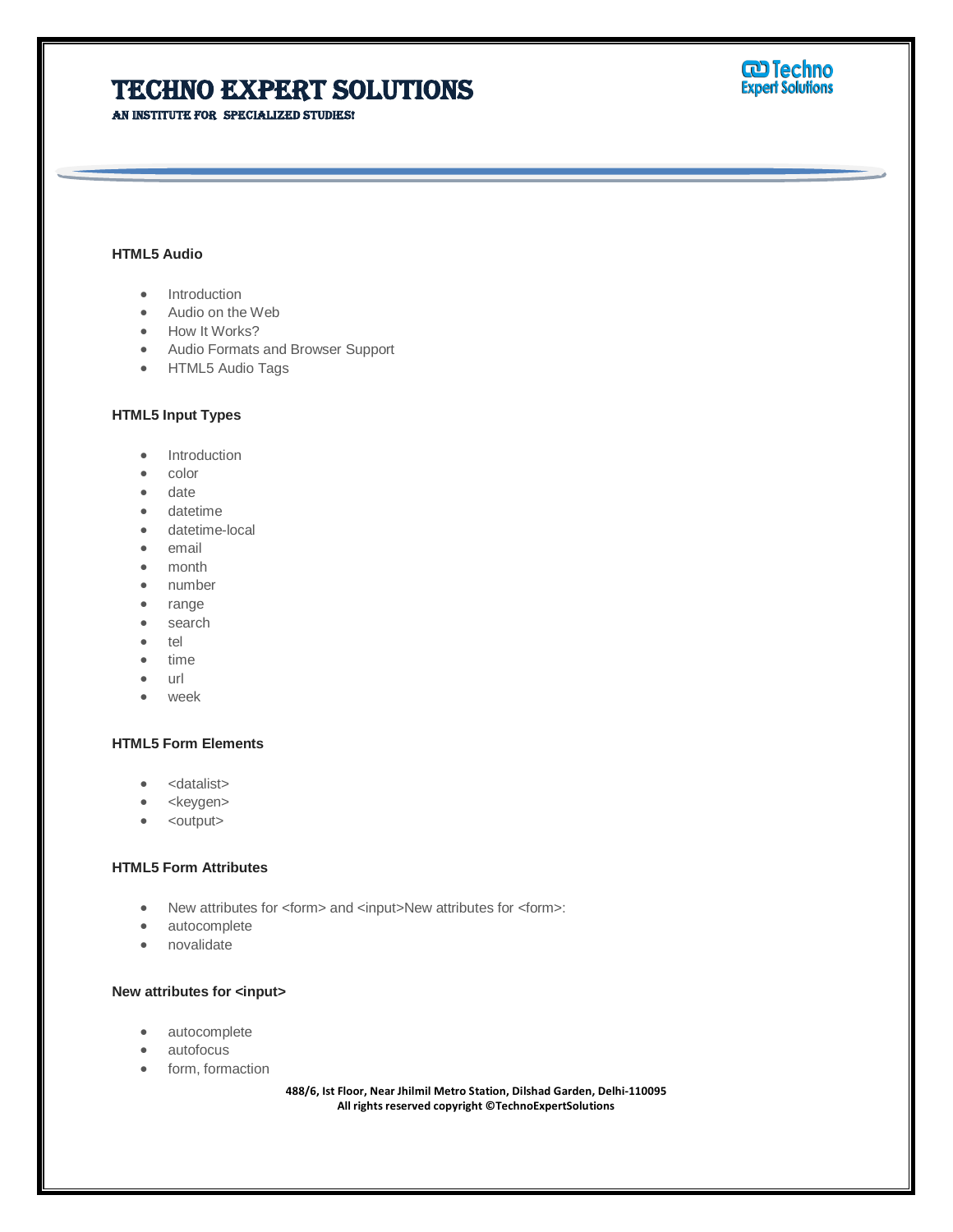AN INSTITUTE FOR SPECIALIZED STUDIES!



- formenctype,formmethod
- formnovalidate
- formtarget
- height and width
- list, min and max
- multiple
- pattern (regexp)
- placeholder
- required, step

#### **HTML5 Semantic**

- Introduction
- What are Semantic Elements?
- non-semantic elements: <div> and <span>
- semantic elements: <form>, <table>, and <img>
- New Semantic Elements in HTML5
- <header>
- $\bullet$  <nav>
- <section>
- <article>
- <aside>
- <figcaption>
- <figure>
- <footer>

#### **HTML5 Web Storage**

- What is HTML5 Web Storage?
- **•** Browser Support
- The localStorage Object
- The sessionStorage Object

#### **HTML5 App Cache**

- What is Application Cache?
- Cache Manifest Basics
- HTML5 Cache Manifest

#### **HTML5 Web Workers**

What is a Web Worker?

**488/6, Ist Floor, Near Jhilmil Metro Station, Dilshad Garden, Delhi-110095 All rights reserved copyright ©TechnoExpertSolutions**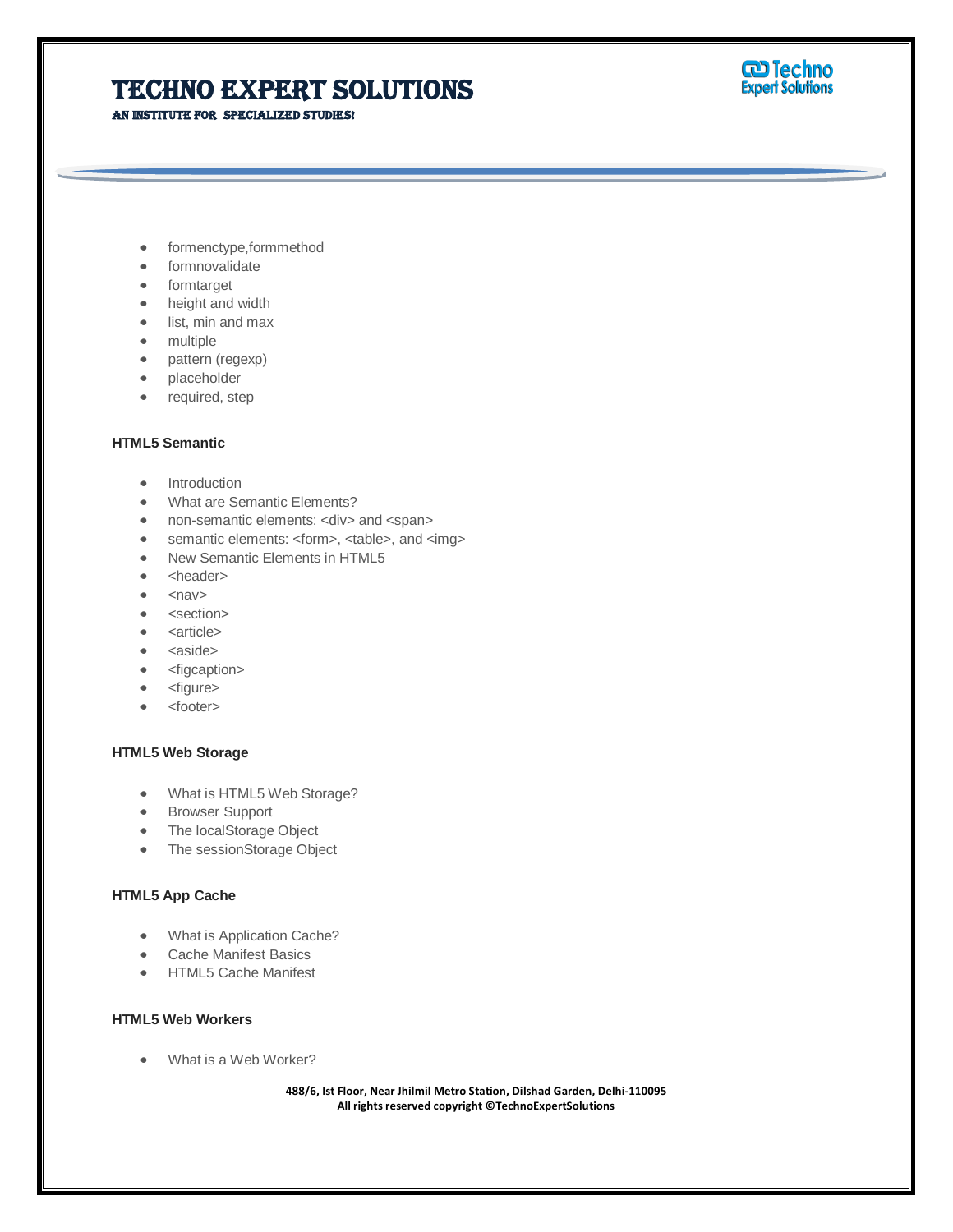AN INSTITUTE FOR SPECIALIZED STUDIES!



- Check Web Worker Support
- Create a Web Worker File
- Terminate a Web Worker

#### **HTML5 SSE**

- One Way Messaging
- **•** Browser Support
- The EventSource Object

#### **HTML Media**

- New Media Elements
- $\bullet$  <audio>
- <video>
- <source>
- <embed>
- $\bullet$  <track>

#### **HTML Multimedia**

- What is Multimedia?
- **•** Browser Support
- Multimedia Formats
- Video Formats
- Sound Formats

### **HTML5 – MathML**

- Introduction
- Using MathML Characters
- Matrix Presentation
- Math Formulas

### **CSS 1.0 and 2.0**

- CSS Basics
- **•** CSS Introduction
- CSS Syntax,CSS Id, Class and CSS Styling,Styling Backgrounds
- Styling Text,Styling Fonts, Links, Styling Lists and Styling Tables
- **CSS** Border

**488/6, Ist Floor, Near Jhilmil Metro Station, Dilshad Garden, Delhi-110095 All rights reserved copyright ©TechnoExpertSolutions**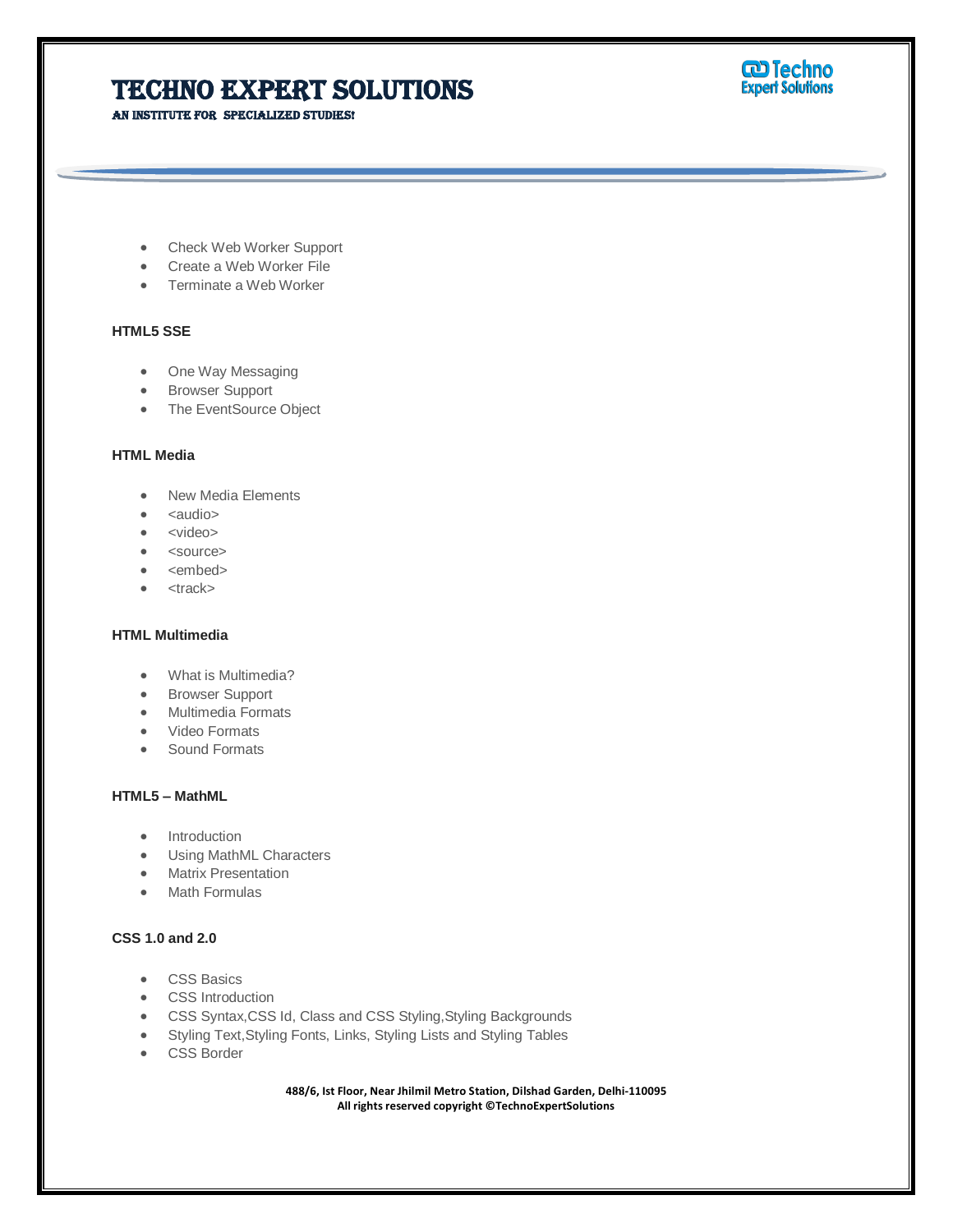An institute for specialized studies!

# **W** Techno

### **CSS3**

- Introduction
- CSS3 Modules
- Selectors
- Box Model
- Backgrounds and Borders
- Text Effects
- 2D/3D Transformations
- **•** Animations
- Multiple Column Layout
- User Interface

#### **Borders**

- border-radius
- box-shadow
- border-image

#### **CSS3 Backgrounds**

- background-size
- **•** background-origin

### **CSS3 Text Effects**

- text-shadow
- word-wrap

#### **CSS3 Fonts**

- @font-face Rule
- font-stretch
- font-weight

### **CSS3 2D Transforms**

- How Does it Work?
- **•** Browser Support
- 2D Transforms
- translate()

**488/6, Ist Floor, Near Jhilmil Metro Station, Dilshad Garden, Delhi-110095 All rights reserved copyright ©TechnoExpertSolutions**